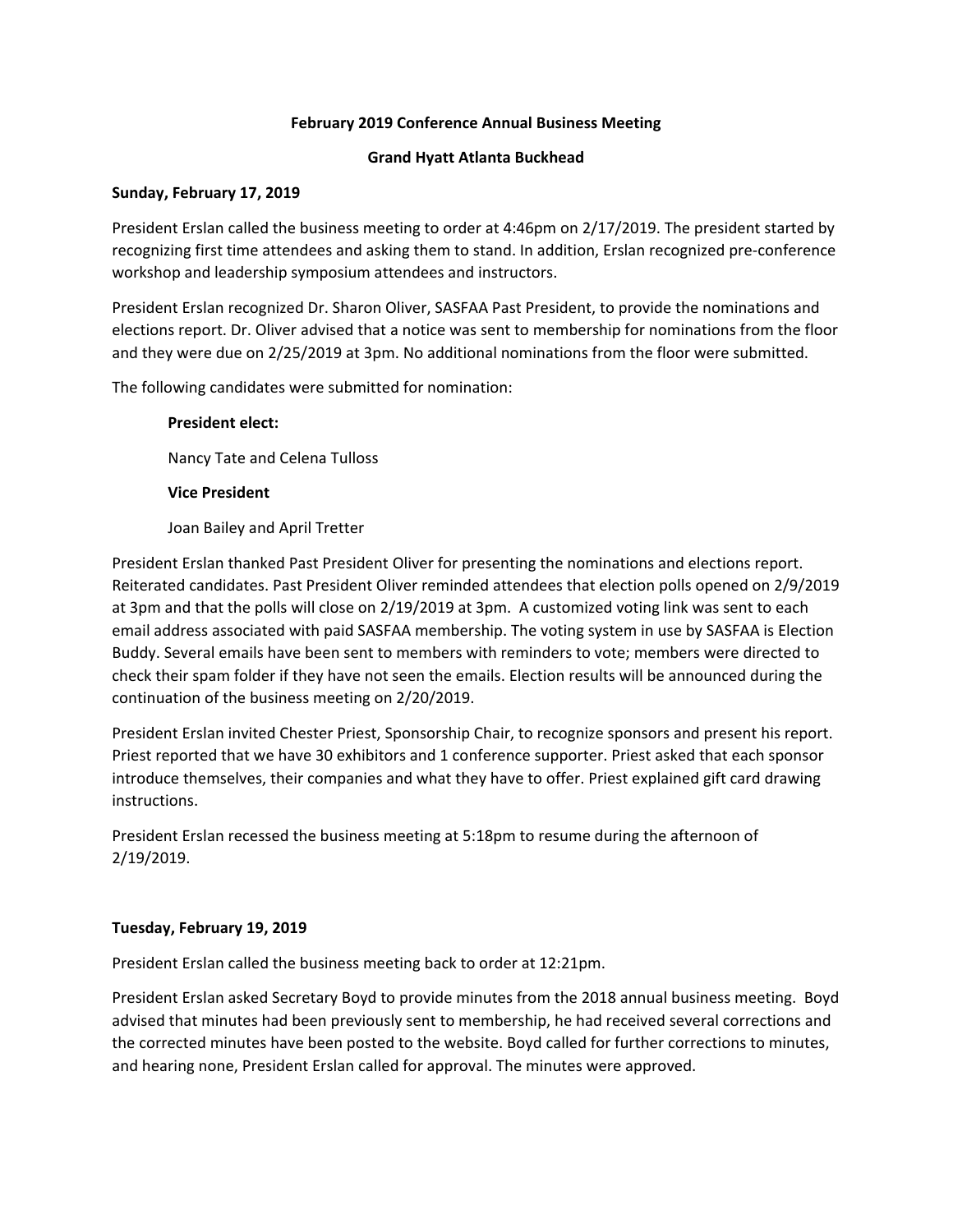President Erslan called for Treasurer Handcox to review the Treasurer report which had been distributed on tables. There was no discussion.

President Erslan called for Vice President Tullos to provide a report. Tullos gave updates on SASFAA's webinars and activities. Tullos promoted the upcoming New Aid Officer Workshop and recognized SASFAA members who would be teaching during the workshop.

President Erslan recognized members who have provided service to the association. Erslan provided Past President Sharon Oliver with a plaque for her appreciation of service during the 17/18 year as president. Celena Tulloss was called forward for her service as Vice President for the past two years and received a recognition plaque. Jenelle Handcox, who served as Treasurer for the last 3 years, also received a recognition plaque. Erslan called Past President Sharon Oliver forward to provide annual awards. The following received awards for the year:

# **Honorary Membership Award (presented by Amy Berrier)**:

Janet Nowicki

# **Distinguished Service Award (presented by Elizabeth Milam)**:

Keith Reeves

President Erslan recognized Lori Vedder (NASFAA National Chair) to announce NASFAA Leadership Award. The regional award was awarded to Nathan Basford. As Basford could not attend the conference. Brenda Brown and Joan Bailey accepted the award on his behalf. Badford had received the award at the NASFAA conference in 2018 which was presented today.

The business meeting was moved to recess until Wednesday 2/20/2019.

## **Wednesday, February 20, 2019**

President Erslan called the business meeting back into order on 2/20/2019 at 10:11am. Erslan called immediate Past President Sharon Oliver to acknowledge nominees for office. Sharon thanked all who were willing to run on this year's ballot. 37% of eligible voters participated. Voting manager Angie Black, Secretary Tarik Boyd, and President Bryan Erslan certified Votes. The results were as follows.

#### **Vice President:**

Joan Bailey

## **President Elect:**

Celena Tulloss

President Erslan declared Joan Bailey and Celena Tullos as the elected officers. A motion to destroy ballots was made, moved and seconded. The motion carried.

Katie Harrison, Conference Chair, presented the winners of 50/50 drawing. Total monetary donations raised were \$3,377 which were donated to the campus charities. In addition, the conference attendees collected over 400 items of canned goods to donate.